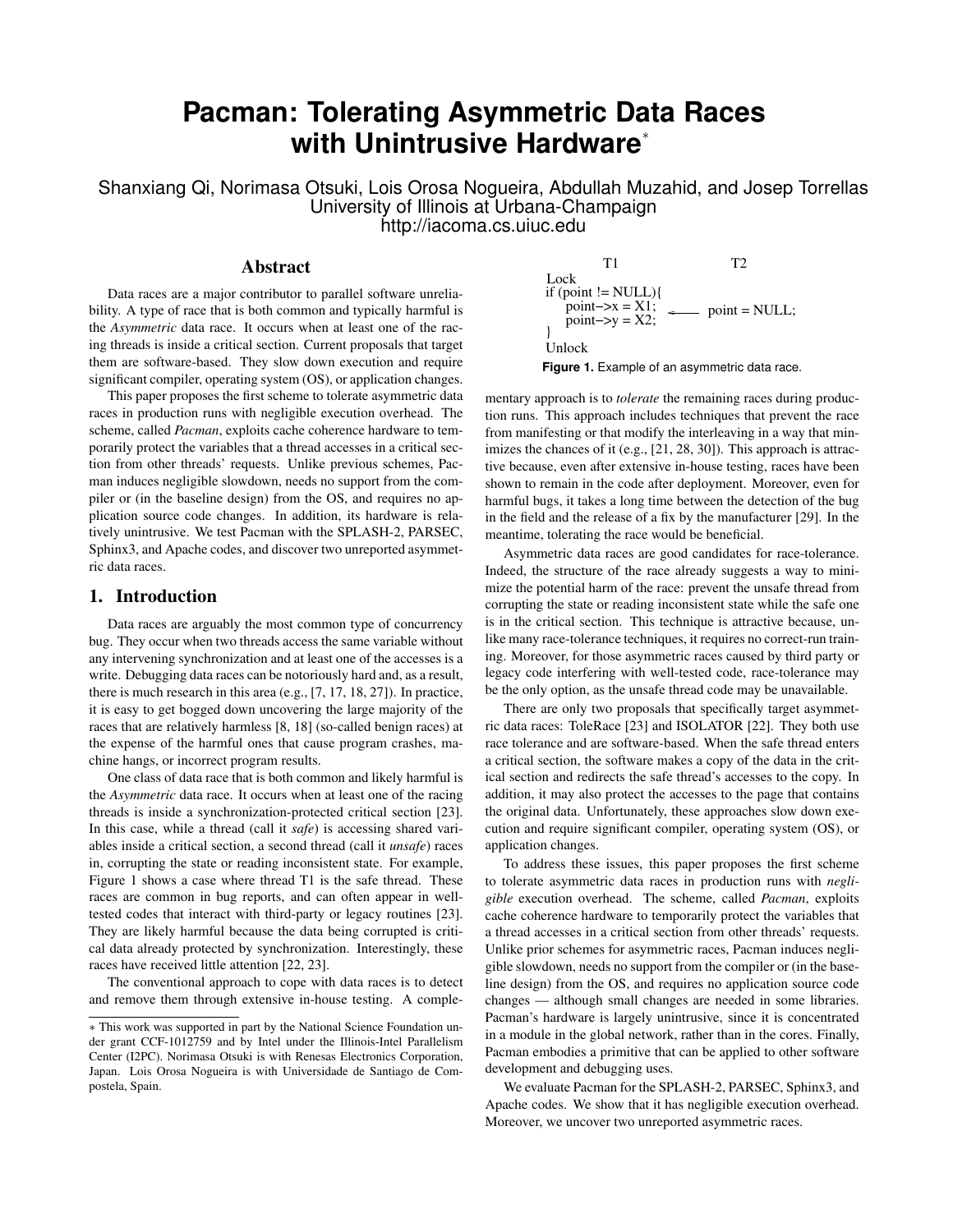| Application           | Source                        | Description                                                              | Outcome            |
|-----------------------|-------------------------------|--------------------------------------------------------------------------|--------------------|
| Apache 1.1 Beta       | Bug number 1507               | AppenderAttachableImpl object should be                                  | Exception          |
|                       |                               | protected by synchronization in AsyncAppender.getAllAppenders            |                    |
| MySQL6.0              | Bug number 48930              | lock_state is updated by two different threads holding different mutexes | System hangs       |
| Mozilla-JS            | Bug number 622691             | The write to cx→runtime→defaultCompartmentIsLocked                       | Incorrect result   |
|                       |                               | is not consistently protected by the lock                                |                    |
| Mozilla-XPConnect     | Bug number 557586             | One thread sets gLock to null before another thread drops the lock       | Segmentation fault |
| Mozilla-Video/Audio   | Bug number 639721             | mInfo is written by nsBuiltinDecoderReader without                       | Incorrect result   |
|                       |                               | its lock while mInfo is read from HaveNextFrameData with a lock          |                    |
| Pbzip2-0.9.4          | Paper [29, 32]                | main() frees fifo $\rightarrow$ mut without protection                   | Segmentation fault |
| <b>Windows Kernel</b> | Case study 2 in slides of [8] | Two threads access the same structure with different mutexes             | Incorrect result   |
| Windows Kernel        | Case study 3 in slides of [8] | $parentFdoExt \rightarrow idleState$ is not protected by a lock          | Incorrect result   |
| Windows Kernel        | Real data race example in [8] | gReferenceCount is updated without protection                            | Incorrect result   |
| Trie benchmark        | An example in [22]            | The prefix match function reads the leaf field of the root object        | Incorrect result   |
|                       |                               | without acquiring a lock on the trie                                     |                    |

**Table 1.** Real examples of harmful asymmetric data races. We found that 20% of harmful data races are asymmetric.

This paper is organized as follows: Section 2 motivates the problem; Sections 3, 4, and 5 describe Pacman's architecture and implementation; Section 6 evaluates Pacman; Section 7 discusses related work; and Section 8 concludes.

# **2. Asymmetric Races: Common & Harmful**

The focus of this paper is a common and likely harmful type of data race called *Asymmetric*. This is a data race where at least one of the racing threads is inside a synchronization-protected critical section [22, 23]. In addition, we are interested in efficiently *tolerating* them in production runs.

Harmful asymmetric data races are common in the real world. To assess their frequency, we examined 50 harmful data race bugs from bug libraries of open source software and from Microsoft reports. We define harmful as being a bug that the user wants fixed — as opposed to the many data races explicitly created by the programmer for performance. Of the 50 harmful races, we found 10 that are asymmetric. This is a significant 20%. They are shown and described in Table 1.

The high frequency of asymmetric data races is confirmed by Microsoft researchers in [22, 23], who claim that they frequently encounter them in software development. They provide two intuitive sources of asymmetric data races. One source is code developed by good software developers that has to share memory state with less-tested code developed outside of the house — e.g., various device drivers. A second source is legacy. Specifically, a library may have been written assuming a single-threaded environment, but later the requirements change to multithreading. This requires that all the threads acquire a lock before accessing shared state. Unfortunately, some corner cases are missed.

Asymmetric data races are likely harmful. Indeed, all of the ones shown in Table 1 that come from bug libraries have been confirmed as bugs in the libraries, and fixed in future releases of the software. In addition, the fact that the programmer protected one thread's accesses to the racy variables in a critical section suggests that these are important variables. The atomicity of the critical section accesses, as intended by the programmer, is broken through accesses from other threads; this is likely to be harmful.

# **2.1. Our Goal**

Our goal is to *tolerate* asymmetric data races in production runs without needing training tests. This approach is complementary to conventional in-house data-race debugging. It is motivated by four

facts. First, even after extensive testing, date race bugs appear in released code. Second, it often takes years between the time when a bug is detected in the field and when a fix is available from the vendor [29]. Third, for the fraction of asymmetric races caused by third party or (perhaps) legacy code, fixing the bug may not be a feasible option because the source code may be unavailable. Finally, the structure of these races already suggests a way to minimize their potential harm: prevent the unsafe thread from corrupting the state or reading inconsistent state while the safe one is in the critical section.

## **3. Pacman: Tolerating Asymmetric Races**

## **3.1. Overview of the Idea**

We want to prevent unsafe threads from corrupting the state or reading inconsistent state while the safe thread is in the critical section. We must ensure that an access *A* from an unsafe thread that conflicts with an access inside the critical section is ordered in the same way with respect to all of the accesses in the critical section. As shown in Figure 2(a), the first write by T2 can proceed, but the second one has to be prevented until after the unlock. Similarly, the first read by T2 in Figure 2(b) can proceed, but the second one has to wait until after the unlock.

| T1                                | T2                                        | Τ1                             | T2                                                  |  |  |
|-----------------------------------|-------------------------------------------|--------------------------------|-----------------------------------------------------|--|--|
| Lock<br>$= a;$<br>$= a$<br>Unlock | $\leftarrow$ a= OK<br>$\leftarrow$ a= NOT | Lock<br>$a=$<br>$a=$<br>Unlock | $\leftarrow$ = a; OK<br>$\leftarrow$ = a; NOT<br>ΩK |  |  |
|                                   | (a)                                       | b,                             |                                                     |  |  |

**Figure 2.** General approach to handle asymmetric data races.

The idea behind Pacman is to leverage the hardware cache coherence protocol in a multiprocessor to temporarily protect the variables that a thread is accessing in a critical section. The hardware performs two concurrent actions. One is to record the addresses of (a subset of) the variables that the safe thread is accessing while executing a critical section. In fact, to a large extent, we only need those addresses that can be observed by the cache coherence protocol, as we will see. The second action is to reject any requests from the unsafe threads that conflict with these variables, until the safe thread leaves the critical section.

For efficiency, Pacman does not record the addresses in a table. Instead, it uses a Bloom filter [2] to encode them into a hardware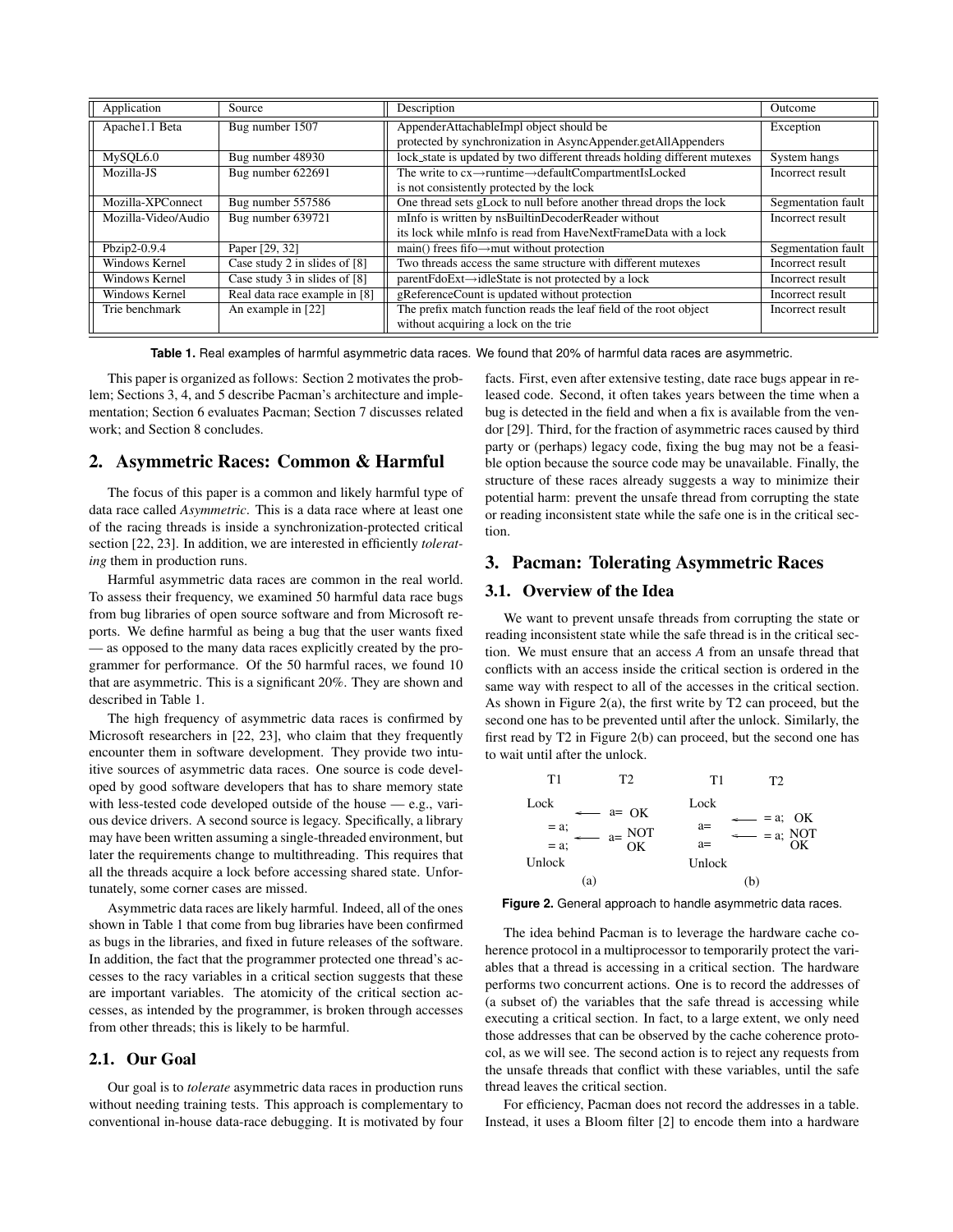

**Figure 3.** SigTable organization (a) and operation (b).

address signature. Moreover, to make the hardware as unintrusive as possible, the signature is stored in a module called *SigTable* that is connected to the on-chip network and sees all coherence transactions. Physically, the SigTable is associated with the bus controller in a bus-based multiprocessor, or is distributed across the different directory modules in a directory-based multiprocessor. Since multiple processors may be executing critical sections concurrently, the SigTable stores as many signatures as critical sections are in progress.

The application code is unmodified. However, Pacman assumes that the critical section entry and exit points of safe threads are marked in the code with synchronization macros or libraries. Inside these macros or libraries, Pacman makes sure that there is a network access, implemented as part of the synchronization operation as we will see. As a result, the SigTable always knows when a processor enters and exits a monitored critical section.

In this section, we describe Pacman's basic operation and the two key aspects that affect the ability to tolerate data races: caches and stalls.

#### **3.2. Pacman's Basic Operation**

The SigTable is a hardware table that stores the addresses accessed by each in-progress critical section, and prevents accesses by other processors to these addresses. In this discussion, we describe a centralized SigTable, as it would be used in a bus-based system; later, in Section 5.4, we outline a distributed one to be used in a directory-based system. Figure 3(a) shows the SigTable, which has one entry (a row) for each in-progress critical section. In each entry, the two main fields are *PID* and *Signature*. PID is the ID of the processor currently executing the critical section that owns the entry. In Section 5, we virtualize the SigTable. The Signature field contains (in an encoded form) the addresses of the lines accessed by the thread in the critical section so far and observed by the SigTable. A controller at the SigTable input takes the addresses of protocol transactions, hash-encodes them with a hardware Bloom filter [2], and may accumulate them into signatures and/or check them for membership in signatures [4].

The SigTable operates as follows. When a lock acquire successfully grabs a lock, the SigTable allocates a new entry for the critical section, sets PID to the requesting processor ID and, after clearing Signature, it inserts the hashed physical address of the lock in it. After this, at every load and store issued by the thread that is not intercepted by the cache, the SigTable hash-encodes the address of the line accessed and accumulates it in Signature. During this time, network accesses by other threads are hashed and checked for membership in Signature. If there is a match, the request is Nacked (negative-acknowledged) to the requester, which will retry. Finally, when the thread releases the lock, the SigTable deallocates the entry.

Pacman flattens nested critical sections, accumulating all the addresses accessed in the nest in the Signature. To support this feature, SigTable entries have a *NestingLevel* field. On a successful lock acquire, if the processor does not own a SigTable entry yet, the SigTable proceeds as above and sets NestingLevel to 1; otherwise it increments NestingLevel. On a lock release, the SigTable decrements NestingLevel and, if it is zero, deallocates the entry. Figure 3(b) lists the overall SigTable operation.

With this approach, Pacman isolates the critical section from unsafe threads. Note that Pacman needs no compiler support, no OS support, and no source code changes. Moreover, it has negligible execution overhead for the safe thread.

Nacks are often used in cache coherence protocols, to avoid having to buffer messages that cannot be processed immediately [9]. While they can cause traffic hot spots in pathological cases, the probability of an asymmetric race is low enough that there is no need to provide any contention management mechanism.

Finally, while Pacman has a transactional memory (TM) [10] flavor, it needs none of TM's key mechanisms such as speculation, rollback, timestamp support or contention management (Section 7.2).

#### **3.3. Cache Effects**

Since the SigTable is placed in the network, it does not see the accesses intercepted by the caches. To capture the required information to guarantee the atomicity of the critical sections, it relies only on the transactions induced by the cache coherence protocol — plus some small extensions that we will explain. We now show why this is the case. In the following discussion, we assume a basic MESI cache coherence protocol. Other protocols may require slightly different considerations.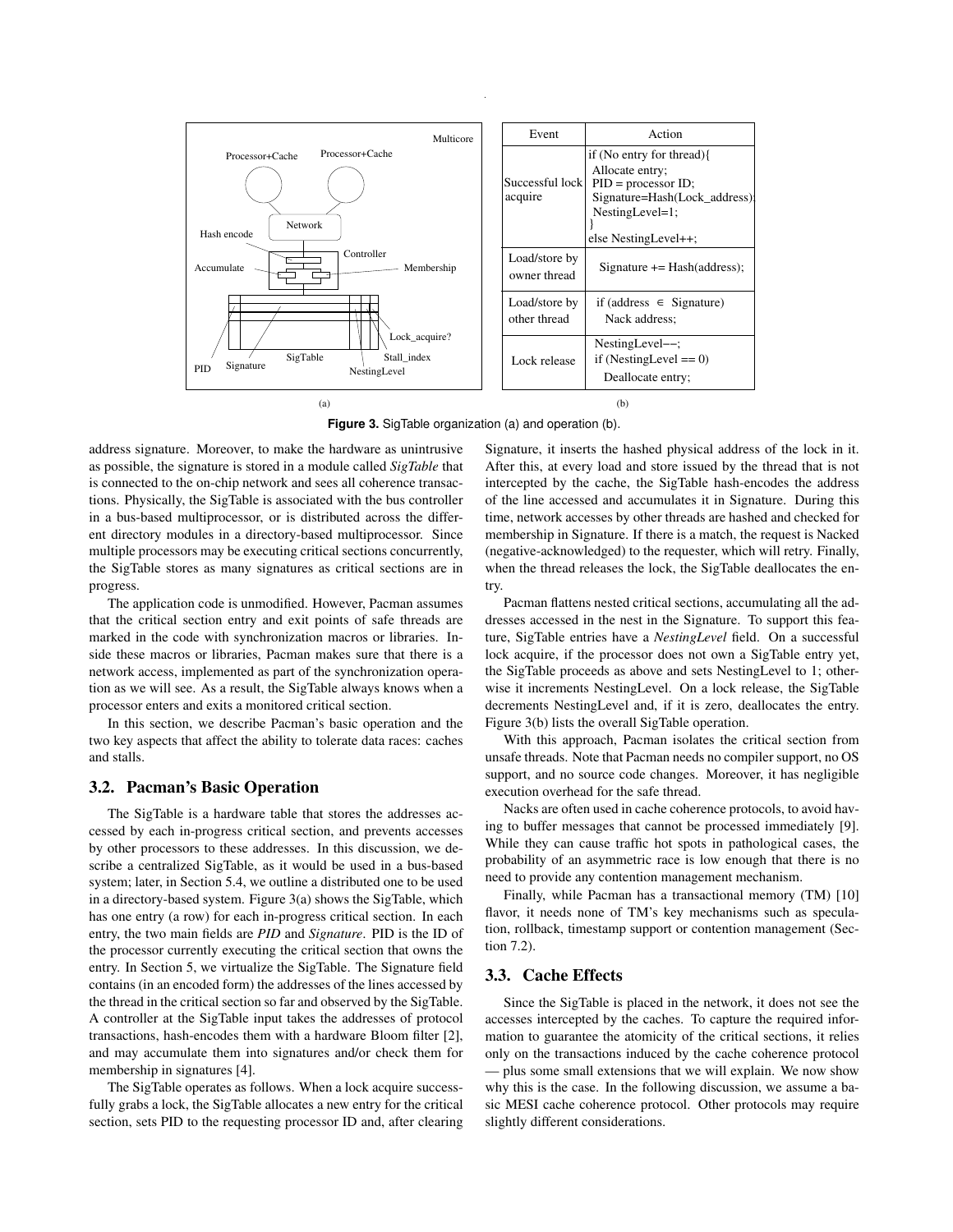Figure 4 shows two simple patterns. In Figure 4(a), thread T1 writes to line *x* and misses in the cache. SigTable records the address. Any subsequent read or write to *x* by T2 requires a coherence transaction, which is observed and Nacked by the SigTable. In Figure 4(b), T1 reads *x* and misses in the cache. SigTable records the address. If T2 reads *x*, there may or may not be a coherence transaction. If there is, the access will be Nacked; otherwise, it will not. Either situation is fine because two reads do not conflict. However, if T2 writes *x*, there is a coherence transaction that will be Nacked by the SigTable.

| T1        | T2 | T1        | T2   |
|-----------|----|-----------|------|
| Acquire   |    | Acquire   |      |
| wr x Miss |    | rd x Miss | rd x |

$$
\boxed{\text{rd } x / \text{wr } x}
$$
 
$$
\boxed{\text{wrx}}
$$
 
$$
\boxed{\text{wrx}}
$$
 
$$
\boxed{\text{wrx}}
$$

Release rd x / wr x Done Release wr x Done

 (a) (b)

**Figure 4.** Examples to help understand Pacman's operation.

The more involved cases involve three issues: cache state before entering the critical section, cache displacements during the critical section, and synchronization operations. We consider each in turn.

#### **3.3.1. Cache State Prior to Entering the Critical Section**

Before the safe thread enters the critical section, some of the lines in its cache may be in a state that enables the processor to access them silently during the critical section. There are two cases: when  $x$  was Dirty (or Exclusive) in T1's cache in Figures  $4(a)$  and (b), and when *x* was Shared in T1's cache in Figure 4(b). In these cases, SigTable will not observe T1's access to *x*.

None of the two cases prevents SigTable from ensuring the atomicity of the critical section. Consider the case when *x* was Dirty (or Exclusive) in T1. When T2 attempts to access the line and misses, the coherence protocol forces T1 to write back the line. When the SigTable sees that a processor with a SigTable entry writes back a line, it assumes that the processor had accessed the line. Consequently, while allowing the line to be written to memory, it inserts the line's address in the entry's Signature and Nacks the requesting (unsafe) processor — hence ensuring critical section atomicity. No functional change to the caches or coherence protocol is needed. If T1 had not accessed the data in the critical section, Pacman acts conservatively but not incorrectly.

Consider now the case when *x* is Shared in T1. When T2 attempts to write the line, the hardware issues a coherence transaction that invalidates T1's copy. For this case, Pacman requires a simple hardware extension. Specifically, it requires that T1's cache informs, in its response to the invalidation, that indeed, it has invalidated a line. When the SigTable sees that a processor with a SigTable entry has invalidated a line, it assumes that the processor had accessed the line. Consequently, it inserts the line's address in the Signature for the entry and Nacks the requesting (unsafe) processor. Again, if T1 had not read the line in the critical section, Pacman acts conservatively but correctly.<sup>1</sup>

Supporting this change is simple. In a directory-based protocol, when a cache invalidates a line, it must set a bit in the invalidation acknowledgment returned to the directory. In a snoopy-based protocol, the cache must set a bit in the bus that is visible to the SigTable. This hardware change and all the other processor/cache modifications required by Pacman will be summarized in Section 3.3.4.

#### **3.3.2. Cache Displacements During the Critical Section**

Consider the case when, as a processor executes a critical section, its cache displaces a line that was in the cache before the processor entered the critical section. Such line is not in the Signature, but must be conservatively put there as the processor may have accessed it silently during the critical section.

There are two cases, namely that the displaced line is Dirty or not. If it is, the case is easy: as the line is automatically written back to memory, the SigTable sees that the source processor owns an existing SigTable entry and inserts the address in the Signature.

If the line is not Dirty, the coherence protocol would not trigger a line writeback. Therefore, we propose to modify the cache controller to send a notification to the network when the cache displaces a clean line inside a (monitored) critical section. The notification carries the address of the line. When the SigTable sees such a notification from a processor that owns a SigTable entry, it conservatively accumulates the address in the Signature. The extra traffic created is small, since critical sections are typically short. Overall, this extension is like the Replacement Hint transaction sometimes used in directory protocols [5], except that it only needs to occur while the processor is inside a critical section.

This is the most significant hardware modification required by Pacman, as summarized in Section 3.3.4. However, it can be implemented easily. Specifically, the controller for the last level of private cache has a counter register called *Mode*. When Mode is not zero, the cache is in *Notification* mode, and it sends a notification message at every displacement of a non-Dirty line. Every successful lock acquire operation for a monitored critical section increments the Mode register, while every release for it decrements it. This ensures that, in nested critical sections, the cache remains in Notification mode throughout the outermost critical section. Increments and decrements can be supported with a write to a register in the cache controller. Such writes can be performed inside acquire and release macros or libraries, such as those of M4 [13] or OpenMP [6].

#### **3.3.3. Synchronization Operations**

The SigTable must see all of the successful acquires and all of the releases. This is because they may allocate/deallocate a SigTable entry and update the Signature and NestingLevel fields. The coherence protocol ensures that the SigTable sees these synchronization operations except in the cases when they hit a cache line in state Dirty or Exclusive. So, we must ensure that, in these cases, a notification access is also issued to the network that the SigTable sees.

To accomplish it, we propose to augment the implementation of the acquire and release instructions. If a successful acquire or a release operation proceeds *without* needing a network access, the hardware issues a notification message to the network. An alternative design would involve not changing the acquire or release instructions and adding an explicit uncached write inside the synchronization macros or libraries. While this design is simpler, it would add more overhead to the synchronization operation. Still,

<sup>&</sup>lt;sup>1</sup>In all of these cases, a Nacked write has already invalidated the line from all the caches. This can hurt performance slightly if caches have to re-access the data. However, this occurs only once.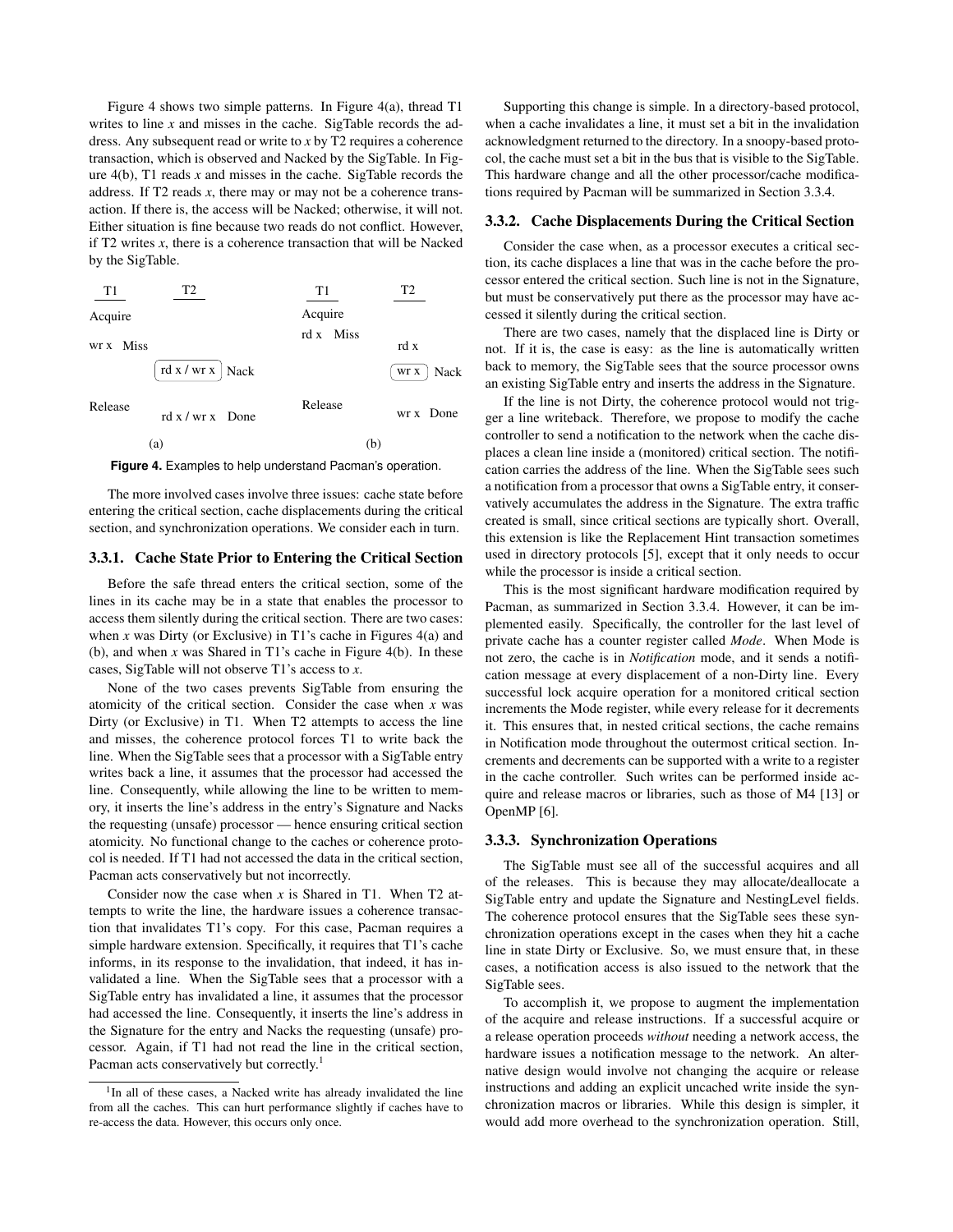overheads may be tolerable, especially if one is willing to identify the potentially problematic critical sections and only monitor those.

Unsuccessful acquires do not need to be observed by the SigTable.

Pacman is compatible with modern processors that speculatively read past an acquire before the acquire completes. The SigTable may be unallocated and, therefore, unable to capture the loaded address. The effect is the same as if the load had hit in the cache (Section 3.3.1).

#### **3.3.4. Summary of Cache Hierarchy Modifications**

Table 2 summarizes the functional modifications that Pacman requires in the cache hierarchy and coherence protocol. We believe that these modifications are modest. All of the other modifications are unintrusive because they are part of the SigTable module.

| When a cache invalidates a clean line, it sets a bit that is visible      |
|---------------------------------------------------------------------------|
| to SigTable.                                                              |
| In Notification mode, the last-level private cache sends a notification   |
| message when it displaces a clean line.                                   |
| A successful acquire or a release that are fully intercepted by the cache |
| issue a notification message to the network.                              |

**Table 2.** Pacman functional modifications in the cache hierarchy and coherence protocol.

## **3.4. Multiple Stalls and Deadlock**

Pacman temporarily stalls unsafe threads by Nacking their conflicting requests. We now consider the case when multiple threads are Nacked and show how deadlock can occur and is handled.

#### **3.4.1. Multiple Thread Stalls**

It is possible that two (or more) threads send Nacks to each other and end up all stalling. This situation can occur due to three reasons: some race bugs where all of the threads synchronize, false sharing and false positives. Figure 5 shows two examples of the first case. In Figure 5(a), two threads T0 and T1 acquire two different locks L0 and L1, respectively. Inside the critical sections, both threads access the same two variables g0 and g1 in different order. The timing is so unfortunate that each thread accesses one variable and then receives a Nack on attempting to access the second variable. We have formed a cross-thread stall cycle and no thread can make progress.



**Figure 5.** Examples of data race bugs where all the threads synchronize and lead to deadlock.

In Figure 5(b), the two threads T0 and T1 acquire two different locks L0 and L1, respectively, and then access the same variable g0. T0 succeeds and T1 gets Nacked. Then, the thread that succeeds (T0) attempts to acquire the lock of the other, stalled thread (T1). We have a cross-thread stall cycle as before, except that one of the two dependences in the cycle is for a lock variable.

The second source of cross-thread cycles leading to deadlock is pathological cases of false sharing of lines. For example, it occurs in a pattern similar to Figure 5(b) except that T1, rather than accessing variable g0, accesses a variable that shares a line with g0. Recall that the SigTable is in the network and can only see line addresses.

The third source of cross-thread cycles leading to deadlock is pathological cases of false-positive dependences between threads, due aliasing in the signatures or due to the cache state prior to entering the critical section (Sections 3.3.1 and 3.3.2). However, since critical sections tend to be small, false positives are typically not very significant.

We will see in Section 7.1 that one of the existing software proposals for tolerating asymmetric races called ISOLATOR [22] also suffers from the first two sources of deadlock. In fact, since ISO-LATOR's protection granularity is a page (rather than a cache line as in Pacman), it is very vulnerable to false sharing. In ISOLA-TOR, when such cycles occur, threads keep retrying, until the software detects that a certain time has elapsed without making forward progress. Execution is then interrupted. Unfortunately, such a timeout-based approach to detect deadlocks is very slow.

#### **3.4.2. Making Forward Progress in Pacman**

Pacman uses *hardware* to detect a deadlock cycle *as soon as* the memory access that closes the cycle occurs. This approach is much faster than the software-based timeout approach of ISOLA-TOR. Moreover, at that point, Pacman's hardware breaks the cycle by allowing one the stalled threads to perform one memory access. Such access enables forward progress.

To support the algorithm, we add two fields to each row of the SigTable (Figure 3(a)). First, *Stall index* tells if the thread that owns the entry is being Nacked. Specifically, *Stall index* stores the index of the SigTable entry that sends Nacks to the owner thread. If the owner thread is not being Nacked, this field is null. Second, when *Stall index* is not null, the *Lock acquire?* bit is set if the owner thread is being Nacked while trying to acquire a lock. This bit will detect the case of Thread T0 in Figure 5(b).

When an access by processor  $P_i$  is Nacked by entry  $j$  of the SigTable, the SigTable hardware checks if  $P_i$  also has an entry in the SigTable. If so, it sets that entry's *Stall index* to *j* and, if appropriate, sets the *Lock acquire?* bit. Then, the SigTable hardware follows the *Stall index* pointer by checking entry *j* in the SigTable and reading its own *Stall index*. If, by following the *Stall index* pointers in this way, the hardware ends up in entry *i*, it has detected a cycle. At that point, the hardware needs to decide which thread among those in the cycle is allowed to perform one access without being Nacked. A simple approach is to pick one of the threads that holds locks requested by other threads (such as T1 in Figure 5(b)). Such threads are detected from the *Lock acquire?* bit of other entries, and they need to make progress to break the cycle. If there is no such thread, the hardware picks one thread at random. The next time that the SigTable sees a request from the picked thread, it does not Nack it.

#### **3.4.3. Breaking the Atomicity of Critical Sections**

With the algorithm described, Pacman immediately finds and breaks any deadlock — unless it was already present in the original application. However, by letting one stalled thread complete one access, it can conceivably break the atomicity of a critical section. To understand the problem, we consider each of the three sources of deadlock listed in Section 3.4.1.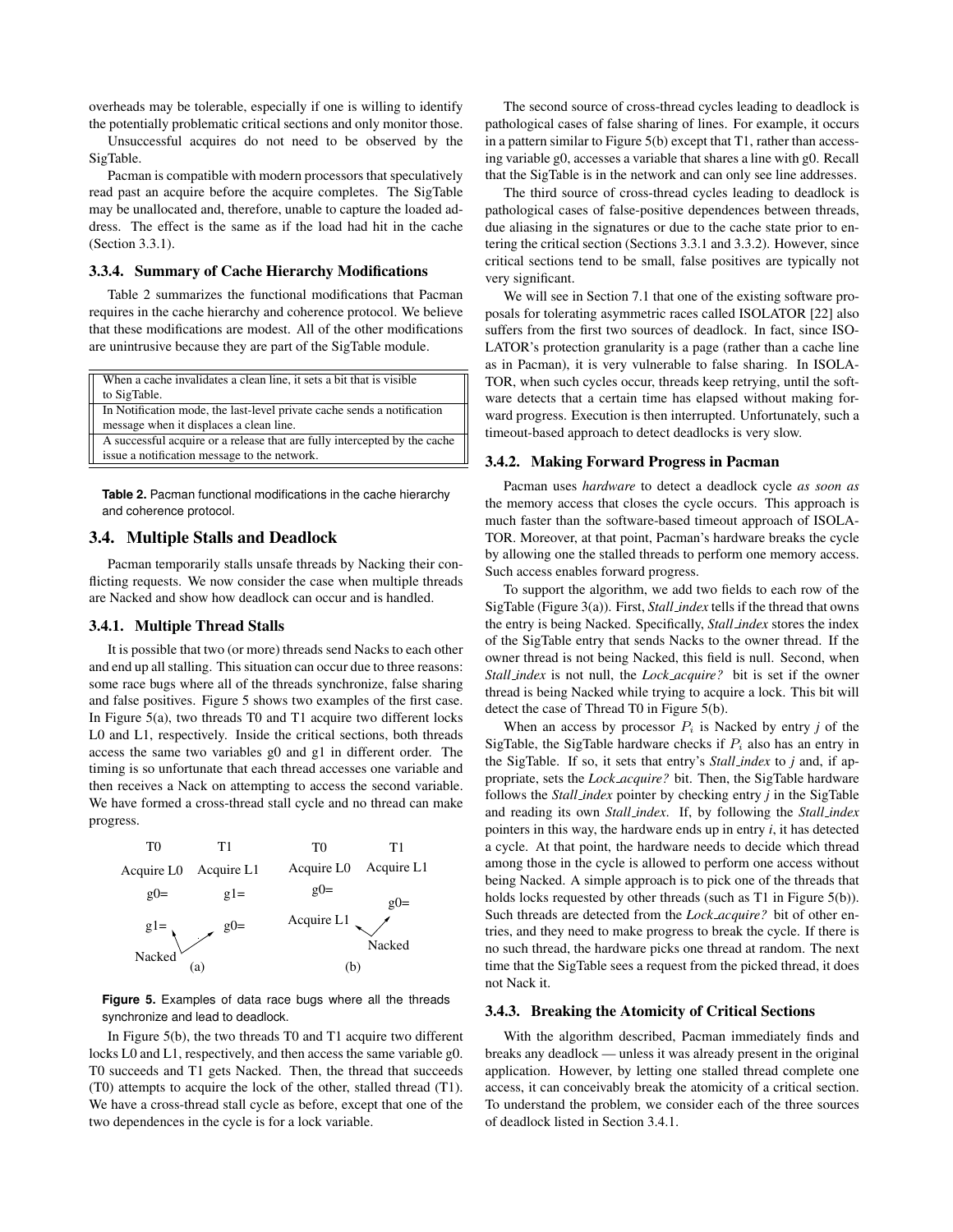In the first case (some race bugs where all of the threads synchronize), Pacman can potentially break the atomicity of one of the critical sections. While Pacman could be designed to break only the atomicity of unsafe threads, such an approach would not work for all the race bugs. An example is when T1 in Figure 5(b) is the unsafe thread. Overall, given the very low probability of breaking atomicity in this way, we do not attempt to avoid it.

In the third case (false positives), letting one thread proceed does not break the atomicity of any critical section.

In the second case (false sharing), atomicity can potentially be broken unless special care is taken. To see why, consider Figure 6, which is slightly modified over Figure 5(a). In this example, variables g0 and g0' share the same cache line, while g1 and g1' share another line. Because of false sharing, threads T0 and T1 deadlock. By breaking the deadlock through letting T1 read g0', Pacman is allowing the line to go to T1's cache. Right after the critical section, T1 could attempt to silently access g0 from its cache, which could break T0's atomicity.



**Figure 6.** Atomicity could be broken due to false sharing.

To prevent this case from occurring, we could augment Pacman so that, when the SigTable lets one access break a deadlock, it marks it as non-cacheable. The requesting processor would be allowed to use (read or write) the word, but its cache would not be allowed to keep the line. As a result, accesses to other words would miss in the cache. This extension would avoid breaking atomicity when false sharing occurs between words. However, a more elaborate solution would be needed when false sharing occurs between bytes of the same word. Given the very low probability of breaking atomicity due to false sharing, Pacman does not include this support.

#### **4. Discussion**

Pacman's unique goal makes it very different from hardwarebased race detectors [14, 16, 19, 20, 34]. In these schemes, the goal is to characterize and debug races. Moreover, false positives are highly undesirable. Hence, these schemes tend to use more expensive hardware, such as per-word access information, epoch IDs in coherence messages, and even rollback. Pacman's goal isto *tolerate* asymmetric races in production runs. Since we are not debugging, it is fine to have some false positives (e.g., due to aliasing in signatures) if they are handled fast. A false positive in Pacman simply slows down a thread a little bit. The result is cheaper, less intrusive hardware. Still, Pacman could be used as a detection tool for asymmetric races. Indeed, the number of false positives we found is very low (as we show in the evaluation) and the number of false negatives is likely negligible (as we summarize in Section 7.1.1).

Pacman provides a powerful primitive: dynamically and selectively prevent accesses to a set of addresses by certain processors. It can be used in security and performance/correctness debugging. For example, it can enforce atomic regions and detect atomicity violations, or provide watchpoint capability.

Pacman is fastest when critical sections are small, which is the norm in many codes. However, we believe that it is also very useful for beginner programmers, who tend to write long critical sections. The long critical sections will be protected and the program will run safely, although slower.

It is possible that a malicious thread could attempt to use Pacman to deny access to other threads, by remaining inside a critical section and filling up a signature. This problem can be detected with a watchdog timer, or by counting the number of Nacks triggered by a critical section.

Pacman has a few limitations. One is that it needs to be able to identify (monitored) critical section entry and exit points. To do so, we have assumed synchronization macros or libraries, but certain types of code are not written in this way. Second, the fact that all of the successful acquires and releases need to access the SigTable can slow down codes where the same thread repeatedly executes the same, short critical section. We have not seen this case but it is possible.

A final limitation is that Pacman is not designed for some unusual types of critical sections. They include million-instruction critical sections. They also include patterns where a thread spins on a flag inside a critical section, waiting for a racy thread to set the flag (Figure 7). We feel that this pattern is bad programming style. In any case, for these types of critical sections, the compiler or programmer can disable Pacman or use plain synchronization. Alternatively, Pacman can have a watchdog timer or a Nack-counting mechanism that detects the problem and allows the write(s).



**Figure 7.** Unusual pattern that Pacman does not handle.

### **5. Implementation Issues**

# **5.1. Pacman Module**

The Pacman module is a hardware module connected to the onchip network (Figure 8(a)). It comprises the SigTable and its controller. The controller is composed of two simple hash blocks (*H-Blocks*) and the Cycle Detection & Breakup module. The latter chases the *Stall index* links as described in Section 3.4.2 to detect and break deadlocks.

Figure 8(b) shows  $H-Block<sub>1</sub>$  and the SigTable.  $H-Block<sub>1</sub>$  takes the address of an incoming request transaction and encodes it into a signature using a parallel Bloom filter [2] (*Signature*in in Figure 8(b)). The signature is then tested for membership in valid SigTable entries from other processors ( $\in$  in Figure 8(b)). This operation involves a bit-wise AND operation to get the intersection and then a check for zero  $[4]$  (Figure 8(c)). If any membership test is positive, the Nack<sub>1</sub> signal is raised. Otherwise, if the requesting processor owns a SigTable entry (or a new one needs to be allocated), the signature is bit-wise ORed with the correct SigTable entry (∪ in Figure 8(b) and expanded in Figure 8(d)). Overall, H- $Block<sub>1</sub>$ 's operations can be performed in 2-3 cycles and are hidden under the first half of the bus transaction.

In the second half of the bus transaction, when the caches have finished snooping, the bus may receive a write back or invalidation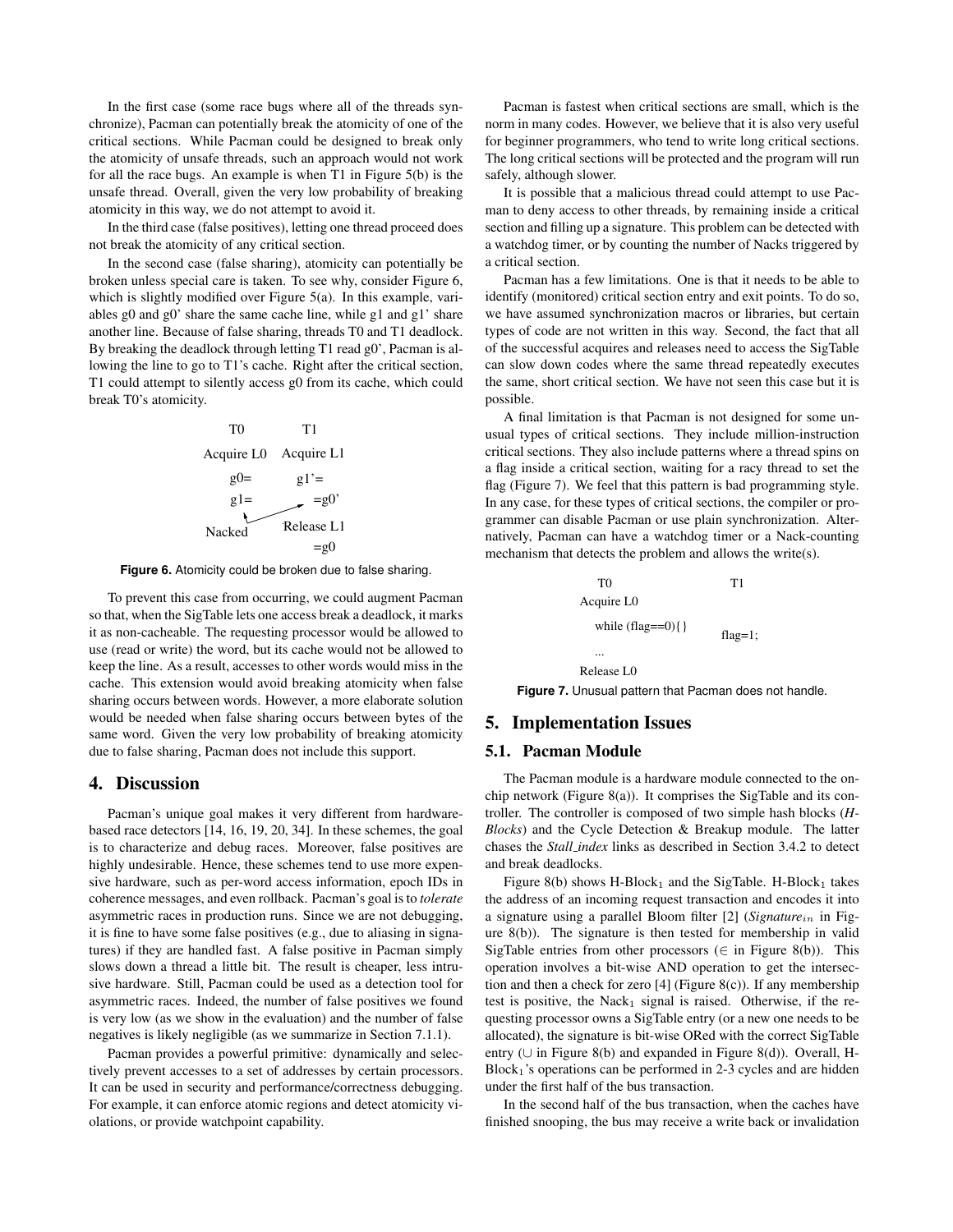

**Figure 8.** Implementation of the Pacman module.

response (Section 3.3.1). H-Block<sub>2</sub> (not shown in detail) checks if the processor ID that writes back or is invalidated has a SigTable entry. If so, it bit-wise ORs the hashed address with the correct signature and raises  $Nack<sub>2</sub>$ . H-Block<sub>2</sub>'s operation takes 1-2 cycles. If Nack<sub>1</sub> or Nack<sub>2</sub> is raised and the Cycle Detection and Breakup module does not prevent it, a Nack signal is returned on the bus.

All of the operations of the Pacman module except for cycle detection are simple enough to be overlapped with the bus transaction. In a directory protocol, they overlap with directory module accesses. The cycle detection may take over 10 cycles, which is acceptable since it is done in the background.

Figure 8(b) also shows the sizes of the SigTable's fields. The size of PID and Stall index depend on how many threads we may need to monitor at a time. For Signature, we found that, with 1,024 bits, false positives are typically less than 1%. For NestingLevel, we allocate 5 bits, which is enough for our programs.

Finally, the Pacman module is enabled and disabled by the *Pacman on* and *Pacman off* commands, respectively. They can be implemented as writes to memory-mapped registers. These commands can be used to exclude the program regions that are serial or otherwise uninteresting.

# **5.2. Virtualization: Thread Pre-emption and Migration during Critical Section Execution**

While executing a critical section, a thread can be pre-empted and even migrated to another processor. In an advanced design that requires OS support, we would like that (i) while a thread is pre-

empted in a critical section, we keep protecting its critical section, and (ii) when it resumes in a potentially different processor, we keep accumulating its accesses in the same signature. To support this, when the OS pre-empts a thread from processor *i*, it checks the SigTable for an entry with PID equal to *i*. If it finds one, it changes its PID field. Specifically, if the thread will not run anywhere, it sets the PID field to a special code (e.g., *OUT*); if it will run on processor *j*, it sets the PID field to *j*.

With this algorithm, if a thread gets pre-empted and is not running, it still has its critical section protected from asymmetric races. Indeed, its SigTable entry is still valid and coherence messages are checked against its signature. The checks may result in sending Nacks. Then, when the thread is scheduled on a different processor, its accesses are still accumulated into the same old signature.

This approach is efficient, since there is no copying or saving/restoring of SigTable entries. Moreover, the hardware is kept simple, since it always does the same thing: accumulate accesses from processor *i* into the SigTable entry tagged with PID *i*. Stall index does not get stale, since it contains a table index.

If the program has more threads than processors, there may be several SigTable entries with a PID equal to OUT. In addition, at a given time, the SigTable entries may belong to threads from several *different programs*. Pacman works correctly because it uses physical addresses.

There is an issue with the cache state left behind by a thread that migrates while executing a critical section. Recall from Section 3.3.1 that the thread may have entered the critical section with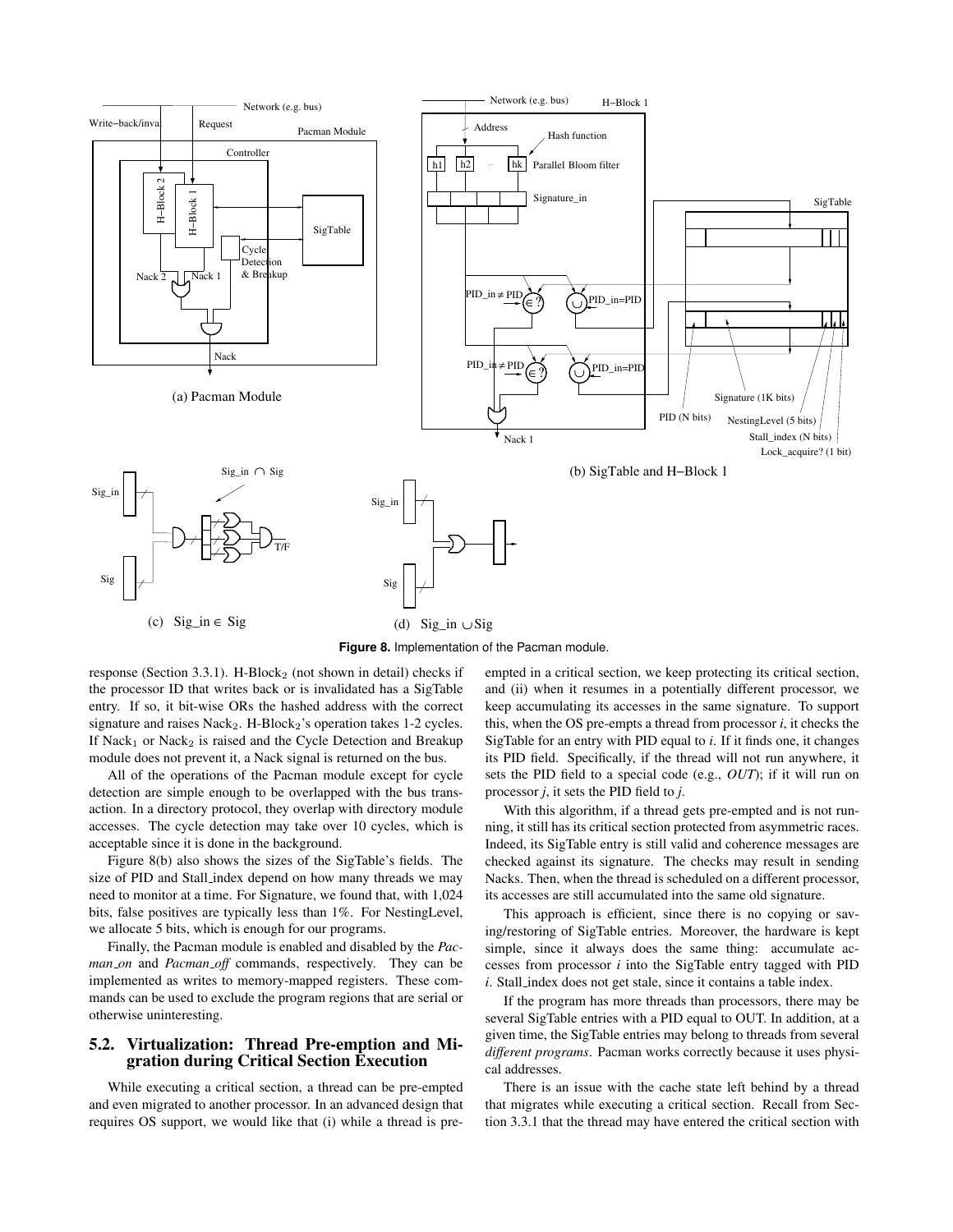| Architecture                 | CMP with 4 or 8 processors            | Coherence protocol           | Snoopy basic-MESI on 64byte bus |
|------------------------------|---------------------------------------|------------------------------|---------------------------------|
| Processor type               | 2-issue, in-order, 1GHz               | SigTable parameters          | From Figure 8. Max: 8 rows      |
| Private L1 cache             | 32Kbytes, 4-way asso., 64byte lines   | Signature size               | $1.024$ bits                    |
| Private L <sub>2</sub> cache | 512Kbytes, 8-way assoc., 64byte lines | Signature structure          | 8 128-bit Bloom filters with H3 |
| L1 hit latency               | 2 cycles round trip                   | Cycle detection latency      | 4-14 cycles                     |
| L <sub>2</sub> hit latency   | 8 cycles round trip                   | $H-Block1$ latency           | 2 cycles                        |
| L2 miss latency              | 30 cycles round trip to other L2s     | H-Block <sub>2</sub> latency | 2 cycles                        |
| L2 miss latency              | 250 cycles round trip to memory       |                              |                                 |

| Table 3. Default architectural parameters. |  |
|--------------------------------------------|--|
|--------------------------------------------|--|

cache state that it later accessed while in the critical section without notifying the SigTable. We showed that Pacman (conservatively) captures this information at cache displacements or at writebacks/invalidations triggered by other processors. However, if we now migrate the thread, we cannot capture such events.

To keep the design simple, we accept this limitation. This means that Pacman misses the few cases listed in Sections 3.3.1 and 3.3.2 for threads that migrate while in a critical section. A more aggressive approach would be to write back to memory all the dirty cache lines at the time the thread migrates while in a critical section. The addresses of these writebacks would be put in the signature. A more drastic approach would be not to allow migration during critical section execution. Overall, since critical sections are typically small, migration during their execution is rare and does not justify additional actions. Like all data-race handling techniques, Pacman is a best-effort approach.

## **5.3. Extensions for Multithreaded Processors**

Multithreaded processors have multiple hardware contexts and run multiple threads at a time. It is possible that different threads executing on different contexts of the same processor concurrently execute different critical sections. In this environment, Pacman requires an extension where the messages sent by processors to the SigTable include both the processor ID and the hardware context ID within the processor. Similarly, SigTable entries have both a PID and a ContextID field.

The cache-state issues of Sections 3.3.1 and 3.3.2 are handled conservatively. If multiple contexts in a processor are concurrently executing critical sections, any writeback, invalidation, or displacement that needs to insert an address in a signature, does insert it in all the SigTable entries owned by that processor.

Since the SigTable is connected to the network, it can only observe data sharing across processors, not across contexts in a processor. Consequently, for Pacman to tolerate races as advertised, a program can only use one context per processor — although multiple programs can use the multiple contexts of a processor. To allow a program to use multiple contexts in a processor, bigger changes would be needed, such as stalling all the other threads in the processor when one thread is executing a critical section.

#### **5.4. Extensions for a Distributed SigTable**

The discussion so far assumed a centralized SigTable, which is reasonable for a snoopy protocol. To use Pacman in a system with a directory-based protocol, we need to distribute the SigTable across the different directory modules. Since such a design is outside our scope, we only outline it.

Like the directory, the SigTable naturally lends itself to a distributed environment, with partitions based on address ranges. Consequently, each directory module has an associated SigTable module, which is in charge of the range of physical addresses assigned to the local directory module. When a thread enters a critical section, the hardware allocates an entry for the processor in all the SigTable modules; when it exits it, all the entries are deallocated. When a thread misses on an address, the request naturally reaches the home directory of that address. There, the address is checked against the entries in the local SigTable module using the usual algorithm. The SigTable modules in the other directory modules are not checked.

## **6. Evaluation**

#### **6.1. Experimental Setup**

To evaluate Pacman, we instrument parallel application binaries with Intel's Pin framework connected to a cycle-by-cycle executiondriven architecture simulator based on SESC [24]. The simulator models a chip multiprocessor (CMP) with 4 or 8 processors. The default parameters of the architecture are shown in Table 3. The processors are two-issue, in-order, and overlap memory accesses with instruction execution. Each processor has a private cache hierarchy kept coherent by a basic MESI coherence protocol on an on-chip bus. The bus is connected to the SigTable and to off-chip main memory. Unless otherwise indicated, the sizes of the fields in a SigTable entry are those shown in Figure 8. To generate a signature, Pacman uses 8 128-bit Bloom filters in parallel using the H3 hash function from [25], for a total of 1,024 bits per signature.

For sensitivity analysis, we consider two cache hierarchy models, namely one where each processor only has an L1 cache, and one where it has both a private L1 and a private L2. The first model puts more pressure on Pacman.

We evaluate Pacman with all the 14 SPLASH-2 applications, the 12 PARSEC applications that support pthreads, the Sphinx3 speech recognition software [26], and Apache-2.2.3. The SPLASH-2 codes use their default inputs, while the PARSEC ones use the *simmedium* inputs. For Sphinx3, we use the test input provided, which executes over 500 million instructions, while for Apache, we set up clients that keep sending requests to the server, so that the server executes around 40 million instructions.

In our evaluation, we slightly modify the Canneal and Ferret applications. At the beginning of Canneal, a thread uses a critical section to initialize a large memory space — even though there is no other active thread at that time. Consequently, we turn off Pacman during that time. In Ferret, each thread initializes a random number generator within a critical section. Since only the seed is a shared variable, we move the local-variable accesses in the random number generator initialization routine outside of the critical section. If we did not do these changes, the statistics on critical section sizes (Section 6.2) would be biased. In addition, for Ferret, if we inserted all the local-variable addresses into the signature, we could potentially induce, through address aliasing in the signatures, false positive conflicts with other threads, and unnecessarily stall them.

In the rest of this section, we characterize the critical sections, evaluate the overheads of Pacman, and examine the asymmetric data races discovered by Pacman.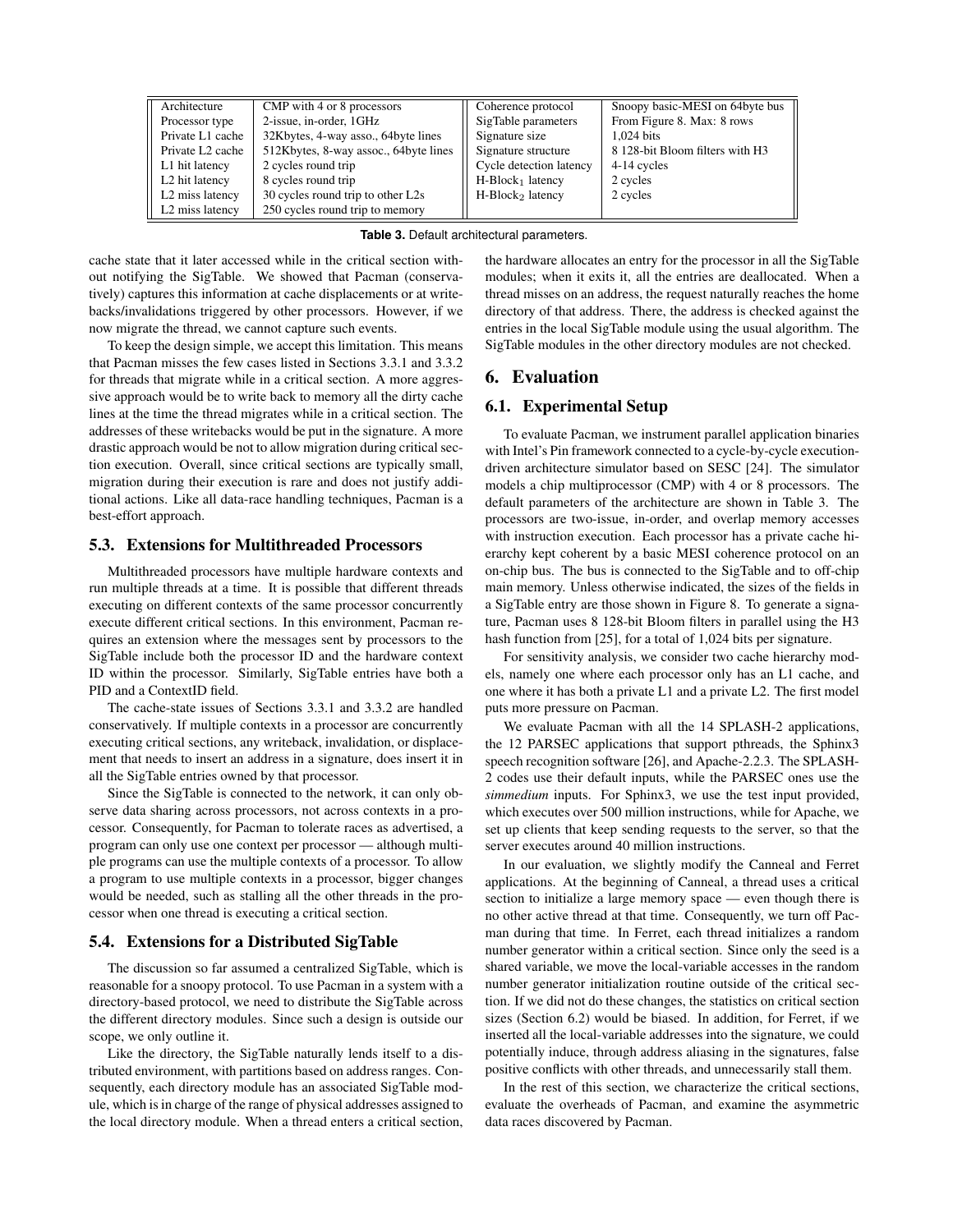|               |                 |                 | $\overline{\text{CS}}$ |        | Max             |                          |                   | #Clean                   | #Sig                     | Max#            | Max CS                   |
|---------------|-----------------|-----------------|------------------------|--------|-----------------|--------------------------|-------------------|--------------------------|--------------------------|-----------------|--------------------------|
|               |                 | # Dynamic       | Insts                  | #Insts | #Insts          | #Rd                      | #Wr               | disps                    | addrs                    | sig addrs       | nesting                  |
| Category      | Application     | $_{\rm CS}$     | $(\%)$                 | per CS | in CS           | per CS                   | per CS            | per CS                   | per CS                   | in CS           | level                    |
| SPLASH-2      | cholesky        | 6.957           | $\overline{0.0}$       | 30.3   | 161             | 10.7                     | 4.7               | 0.0                      | 6.4                      | 11              |                          |
| Kernels       | fft             | $\overline{32}$ | 0.3                    | 33.9   | 47              | 11.9                     | 10.5              | 0.1                      | $\overline{5.8}$         | 7               |                          |
|               | lu/contiguous   | 272             | 0.0                    | 36.1   | 47              | 12.6                     | 10.7              | $\overline{0.0}$         | 6.0                      | 7               |                          |
|               | lu/non_cont.    | 80              | 0.0                    | 35.2   | 47              | 12.4                     | 10.5              | 0.1                      | 5.8                      | 8               |                          |
|               | radix           | 78              | 0.0                    | 26.1   | 47              | 9.4                      | 8.4               | 0.0                      | 5.9                      | 7               | $\overline{1}$           |
| SPLASH-2      | barnes          | 68,938          | 0.4                    | 118.1  | 1,898           | 40.1                     | 29.3              | 0.0                      | 11.9                     | 56              |                          |
| Apps          | fmm             | 44.622          | 0.2                    | 142.1  | 252             | 54.7                     | 27.9              | 0.0                      | 13.4                     | $\overline{21}$ |                          |
|               | ocean/cont.     | 4.432           | 0.0                    | 31.5   | 45              | 11.8                     | 9.6               | 0.0                      | 6.8                      | $\overline{9}$  |                          |
|               | ocean/non_cont. | 4.312           | $\overline{0.0}$       | 30.9   | 45              | 11.8                     | 9.5               | 0.0                      | 5.9                      | 7               |                          |
|               | radiosity       | 273,087         | 0.9                    | 18.2   | 1.226           | 8.7                      | 5.9               | 0.0                      | 5.6                      | 89              | 5                        |
|               | raytrace        | 95.475          | 0.3                    | 29.3   | 6.661           | 7.5                      | 5.8               | 0.0                      | 6.0                      | 343             |                          |
|               | volrend         | 72,524          | 0.0                    | 12.1   | $\overline{50}$ | 5.0                      | $\overline{3.0}$  | 0.0                      | 4.9                      | $\overline{8}$  |                          |
|               | water-nsquared  | 6,292           | $\overline{0.0}$       | 50.3   | $\overline{51}$ | 34.4                     | 12.4              | 0.0                      | 17.0                     | $\overline{18}$ |                          |
|               | water-spatial   | 157             | 0.0                    | 23.8   | 47              | 9.6                      | 7.0               | 0.0                      | 6.0                      | 9               |                          |
| <b>PARSEC</b> | canneal         | 4               | 0.0                    | 7.0    | 10              | 2.5                      | $\overline{3.5}$  | 0.0                      | 3.3                      | $\overline{4}$  | $\mathbf{1}$             |
| Kernels       | dedup           | 17,932          | 0.1                    | 315.9  | 802             | 121.2                    | 67.9              | 0.1                      | 14.4                     | 33              |                          |
|               | streamcluster   | 52,128          | 0.0                    | 21.0   | 32              | 7.1                      | 4.8               | 0.0                      | 3.2                      | 5               | T                        |
| <b>PARSEC</b> | blackscholes    | $\Omega$        |                        |        |                 | ÷,                       |                   | ۳                        |                          | ÷,              | $\qquad \qquad -$        |
| Apps          | bodytrack       | 8,273           | 0.0                    | 37.0   | 1,228           | 15.6                     | 11.1              | 0.0                      | 6.9                      | 34              |                          |
|               | facesim         | 7,921           | 0.0                    | 37.0   | 154             | 18.0                     | 9.9               | 0.0                      | 5.4                      | $\overline{11}$ | $\overline{2}$           |
|               | ferret          | 733             | $\overline{0.0}$       | 19.2   | 44              | $\overline{5.4}$         | 7.2               | $\overline{0.0}$         | $\overline{5.0}$         | $\overline{9}$  | $\overline{2}$           |
|               | fluidanimate    | 2,113,870       | 0.7                    | 15.9   | 32              | 10.2                     | 4.1               | 0.0                      | 8.0                      | 10              |                          |
|               | raytrace        | 73              | 0.0                    | 7.8    | $\overline{31}$ | 2.6                      | 2.3               | 0.0                      | 2.2                      | 6               |                          |
|               | swaptions       | $\overline{0}$  | $\equiv$               | $=$    | $\equiv$        | $\overline{\phantom{0}}$ |                   | $\overline{\phantom{0}}$ | $\overline{\phantom{0}}$ |                 | $\overline{\phantom{m}}$ |
|               | vips            | 14,056          | $\overline{0.0}$       | 49.0   | 6,723           | 18.6                     | $\overline{11.8}$ | $\overline{0.0}$         | $\overline{8.0}$         | 106             | $\overline{23}$          |
|               | x264            | 4,071           | 0.0                    | 10.6   | 39              | 5.9                      | 1.7               | 0.0                      | 4.0                      | 6               |                          |
| Other         | Apache          | 8,301           | 0.4                    | 24.4   | 40              | 9.7                      | $\overline{5.3}$  | 0.0                      | 5.6                      | 8               | 1                        |
| Apps          | $S$ phinx $3$   | 94.382          | 3.5                    | 208.5  | 2.946           | 86.7                     | 29.1              | 0.1                      | 6.0                      | 243             | $\overline{2}$           |

**Table 4.** Characteristics of the critical sections (CS) in the applications.

# **6.2. Characterization of the Critical Sections**

Table 4 characterizes the critical sections in all 28 applications on the 4-processor CMP. Column 3 lists the number of dynamic critical sections in each program. Column 4 shows the percentage of the dynamic instructions in the programs that are inside the critical sections. We see that all programs but Sphinx3 execute less than  $1\%$ of their instructions in critical sections. The percentage in Sphinx3 is 3.5%. Columns 5 and 6 show the average and maximum number, respectively, of instructions executed per critical section. We see that the applications tend to have modest-sized critical sections. Most applications execute less than 100 instructions per critical section on average. The maximum number of instructions in a critical section reaches nearly 7,000 in Vips. Columns 7-8 list the average number of reads and writes per critical section.

Columns 9-11 correspond to the architecture with only the L1 caches. They show, per critical section, the average number of clean line displacements, and the average and maximum number of *line* addresses included in the signature. We can see that the average number of clean displacements per critical section is close to zero. This means that this effect is minor. The average number of line addresses included in a signature per critical section is typically less than 10 and, except for a few cases, the maximum number is not much higher. These numbers suggest that the probability of false positives in the signatures is low. Note that for the machine with both L1 and L2 caches, these numbers will be smaller. This is because caches keep more state.

The last column shows the maximum nesting level of critical sections. A value more than one means that the application has nested locks. We can see that most applications have a value of one. Only Radiosity and Vips, which have a recursive structure, have significantly deeper levels.

Overall, given the typical sizes and properties of the critical sections observed, we believe that a simple solution for asymmetric race detection is enough. Pacman provides such a simple solution.

#### **6.3. Overheads of Pacman**

There are two sources of execution overhead in Pacman. The first one is that some processors receive Nacks and have to retry. The second one is additional network traffic created by three event types: a notification message in a clean displacement inside a critical section, a retry after a Nack, and the extra message in a successful lock acquire or release that hits on a cache line that is in Dirty or Exclusive state.

Table 5 quantifies these effects for each application. Columns 3- 8 show the total number of Nacks observed during the execution of the application. For each application, we performed 3-5 runs, and show the *maximum* number of Nacks seen in any individual run. The data corresponds to the architecture with L1 caches only, which is the worst case. Columns 3-5 correspond to 4-processor runs, while Columns 6-8 correspond to 8-processor runs. For Apache, since the server automatically sets the number of threads to a number larger than 8, we put the data under the 8-thread columns. In each group of three columns, the first one shows the Nacks observed due to true conflicts (i.e., two threads access the same variable), the second one the Nacks due to true conflicts or false sharing, and the last one the Nacks due to true conflicts, false sharing, or false positives.

The number of Nacks is very small. Only FMM and Bodytrack exhibit Nacks due to true conflicts. Each of them has one Nack. False sharing and false positives increase the number of Nacks. The highest number is 32 for Radiosity. This is negligible compared to the 454M dynamic instructions executed by Radiosity. Overall, the impact of any processor stall due to Nacks is negligible.

Columns 9-10 show the percentage increase in the network traffic due to the three effects listed above. Column 9 applies to the architecture with L1 caches only, while Column 10 applies to the one with L1 and L2. The data shows that the increase in traffic is very small. In the worst application, the increase is 1.5% for the case of L1 caches and 2.4% for the case of L1 and L2 caches. These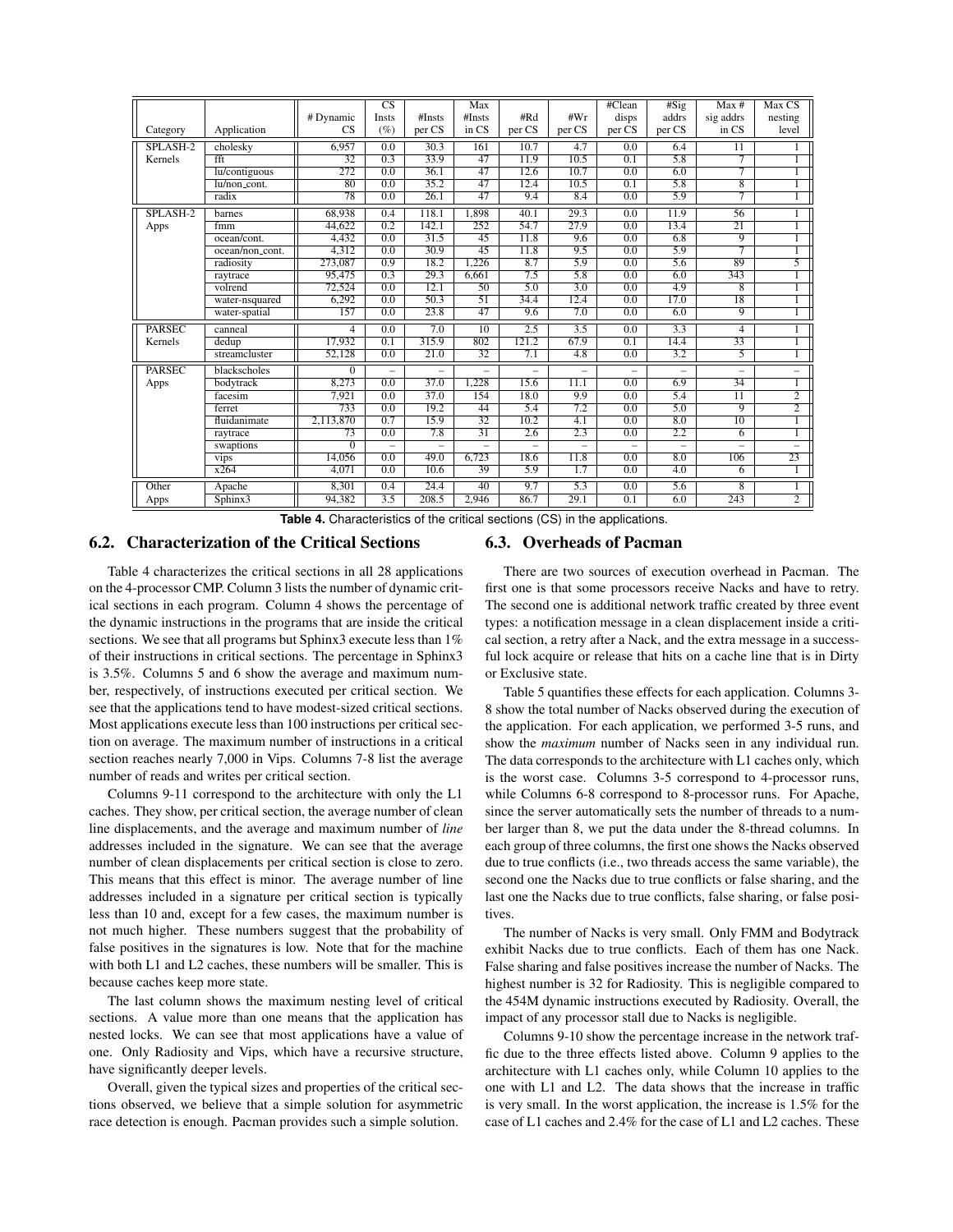|               |                  | Number of Nacks |                      |                |                      | Number of Nacks |                | Increase in      | Increase in  | Sync hits   |
|---------------|------------------|-----------------|----------------------|----------------|----------------------|-----------------|----------------|------------------|--------------|-------------|
|               |                  |                 | (L1 only, 4 threads) |                | (L1 only, 8 threads) |                 |                | traffic with     | traffic with | per dyn     |
| Category      | Application      | True            | $True + FS$          | True+FS+FP     | True                 | $True + FS$     | True+FS+FP     | L1 only $(\%)$   | $L1+L2(%)$   | inst $(\%)$ |
| SPLASH-2      | cholesky         | $\Omega$        | $\mathbf{0}$         | 0              | $\Omega$             | 0               | 0              | 0.0              | 0.0          | 0.00        |
| Kernels       | fft              | $\overline{0}$  | $\overline{0}$       | $\overline{0}$ | $\overline{0}$       | $\overline{0}$  | 0              | 0.0              | 0.0          | 0.00        |
|               | lu/contiguous    | $\overline{0}$  | $\overline{0}$       | $\overline{0}$ | $\overline{0}$       | $\overline{0}$  | $\Omega$       | 0.0              | 0.0          | 0.00        |
|               | lu/non_cont.     | $\overline{0}$  | $\overline{0}$       | $\overline{0}$ | $\overline{0}$       | $\overline{0}$  | $\overline{0}$ | 0.0              | 0.0          | 0.00        |
|               | radix            | $\overline{0}$  | $\overline{0}$       | $\overline{0}$ | $\overline{0}$       | $\overline{0}$  | $\overline{0}$ | 0.0              | 0.0          | 0.00        |
| SPLASH-2      | barnes           | $\mathbf{0}$    | 2                    | 4              | $\mathbf{0}$         | $\overline{2}$  | 4              | 0.0              | 0.3          | 0.01        |
| Apps          | $f_{mm}$         |                 |                      |                |                      |                 |                | 0.0              | 0.1          | 0.00        |
|               | ocean/contiguous | $\overline{0}$  | $\overline{0}$       | $\overline{0}$ | $\overline{0}$       | $\overline{0}$  | $\overline{0}$ | 0.0              | 0.0          | 0.00        |
|               | ocean/non_cont.  | $\overline{0}$  | $\overline{0}$       | $\overline{0}$ | $\overline{0}$       | $\overline{0}$  | $\mathbf{0}$   | 0.0              | 0.0          | 0.00        |
|               | radiosity        | $\overline{0}$  | 13                   | 15             | $\overline{0}$       | 28              | 32             | 1.0              | 1.4          | 0.04        |
|               | raytrace         | $\overline{0}$  | $\overline{0}$       | $\overline{4}$ | $\overline{0}$       | $\overline{0}$  | 6              | 0.0              | 0.1          | 0.01        |
|               | volrend          | $\overline{0}$  | $\overline{0}$       | $\overline{0}$ | $\overline{0}$       | $\overline{0}$  | $\overline{0}$ | 0.0              | 0.1          | 0.00        |
|               | water-nsquared   | $\overline{0}$  | $\overline{0}$       | $\overline{0}$ | $\overline{0}$       | $\overline{0}$  | $\mathbf{0}$   | 0.0              | 0.1          | 0.00        |
|               | water-spatial    | $\overline{0}$  | $\overline{0}$       | $\overline{0}$ | $\overline{0}$       | $\overline{0}$  | $\overline{0}$ | 0.0              | 0.0          | 0.00        |
| <b>PARSEC</b> | canneal          | $\mathbf{0}$    | $\overline{0}$       | $\overline{0}$ | $\overline{0}$       | $\overline{0}$  | $\overline{0}$ | 0.0              | 0.0          | 0.00        |
| Kernels       | dedup            | $\overline{0}$  | $\overline{0}$       | $\overline{0}$ | $\overline{0}$       | 2               | 2              | 0.1              | 0.2          | 0.00        |
|               | streamcluster    | $\overline{0}$  | $\overline{0}$       | $\overline{0}$ | $\overline{0}$       | $\overline{0}$  | $\overline{0}$ | 0.0              | 0.0          | 0.00        |
| <b>PARSEC</b> | blackscholes     | $\mathbf{0}$    | $\overline{0}$       | $\Omega$       | $\Omega$             | $\overline{0}$  | $\mathbf{0}$   | 0.0              | 0.0          |             |
| Apps          | bodytrack        |                 |                      | $\overline{2}$ |                      |                 | $\overline{2}$ | 0.0              | 0.0          | 0.00        |
|               | facesim          | $\overline{0}$  | $\overline{0}$       | $\overline{0}$ | $\overline{0}$       | $\overline{0}$  | $\overline{0}$ | 0.0              | 0.0          | 0.00        |
|               | ferret           | $\overline{0}$  | $\overline{0}$       | $\overline{0}$ | $\overline{0}$       | $\overline{0}$  | $\Omega$       | 0.0              | 0.0          | 0.00        |
|               | fluidanimate     | $\overline{0}$  | $\overline{0}$       | $\overline{0}$ | $\overline{0}$       | 0               | $\mathbf{0}$   | 1.5              | 2.4          | 0.05        |
|               | raytrace         | $\overline{0}$  | $\overline{0}$       | $\overline{0}$ | $\overline{0}$       | $\overline{0}$  | $\overline{0}$ | 0.0              | 0.0          | 0.00        |
|               | swaptions        | $\overline{0}$  | $\overline{0}$       | $\overline{0}$ | $\overline{0}$       | $\overline{0}$  | $\overline{0}$ | 0.0              | 0.0          |             |
|               | vips             | $\overline{0}$  | $\overline{0}$       | $\overline{2}$ | $\overline{0}$       | $\mathbf{0}$    | 3              | $\overline{0.0}$ | 0.0          | 0.00        |
|               | x264             | $\overline{0}$  | $\overline{0}$       | $\overline{0}$ | $\overline{0}$       | $\overline{0}$  | $\overline{0}$ | 0.0              | 0.0          | 0.00        |
| Other         | Apache           | $\bar{a}$       | ä,                   | ÷.             | $\mathbf{0}$         | 3               | 8              | 0.3              | 0.5          | 0.02        |
| Apps          | Sphinx3          | $\Omega$        | 4                    | 6              | $\overline{0}$       | 10              | 14             | 0.8              | 1.1          | 0.02        |

**Table 5.** Quantifying the sources of overhead in Pacman.

low numbers result from the fact that critical sections have a modest size and account for a small fraction of the execution time. Overall, the impact of this extra traffic is negligible.

Column 11 shows the number of successful lock acquires and releases that hit on a cache line that is in Dirty or Exclusive state and, therefore, introduce an additional bus access. The data corresponds to the architecture with both L1 and L2 caches. The column gives the number of such events as a percentage of dynamic instructions. We can see that, typically, such number is negligible. In the worst application, we have 0.05 such events per 100 instructions. Therefore, the impact of such events is negligible.

Finally, Figure 9 shows the increase in the execution time of the applications due to all of the Pacman overheads combined. The data is shown as a percentage of the original execution time of the applications and is plotted for 1, 4 and 8 threads. There is a data point for each program, and a line for the average of them all. The figure shows that, even for 8 threads, the maximum overhead in any application is only 0.4%, while the average is only 0.07%. The figure also shows that, for most applications, the overhead increases slowly with the number of threads. The overhead for 1 thread is due to the extra bus accesses in synchronizations. Overall, the execution time overhead of Pacman is negligible.

#### **6.4. Unreported Asymmetric Data Race Bugs**

Although the SPLASH-2 and PARSEC codes are widely used, Column 3 of Table 5 shows that Pacman discovered two true asymmetric data races: one in FMM and one in Bodytrack.

The asymmetric race in FMM is shown in Figure 10. It happens in subroutine *ComputeSubTreeCosts*, where multiple threads are accessing a tree structure. When two threads T1 and T2 are concurrently executing the subroutine, it may be that the two point to the same node from two different places (*pb* in T1 is the same as *b* in T2), and an asymmetric data race can happen.

The asymmetric race in Bodytrack happens between subroutine *Condition::Wait*, where variable *nWakeupTickets* is read and written inside a critical section, and subroutine *Condition::NotifyOne*, where it is written outside any critical section.

## **7. Related Work**

#### **7.1. Software Proposals for Asymmetric Races**

To put our work in perspective, we describe in detail the two existing proposals to tolerate asymmetric data races, namely, ToleRace [23] and ISOLATOR [22]. Both schemes are software-only (i.e., they do not add any additional hardware). We then summarize Pacman's advantages over them.

In ToleRace, when a safe thread  $T_s$  enters a critical section, it makes two copies in software of all the shared variables in the critical section. Let us call the original variables *V* and the two copies *V'* and *V"*. The safe thread then executes the critical section reading and writing  $V'$ . In the meantime, any unsafe thread  $T_u$  can access the original variables  $V$ . When  $T_s$  completes the critical section, it compares *V* and *V"*. Based on whether *V* and *V"* are the same *and* on a knowledge of the access pattern interleaving of  $T_s$  and  $T_u$ , the safe thread makes one of three choices: (i) when  $T_u$ 's execution can be serialized before  $T_s$ 's, it copies in software *V*' to *V*, (ii) when  $T_s$ 's execution can be serialized before  $T_u$ 's, it leaves *V* as is, and (iii) when the execution of  $T_u$  and  $T_s$  cannot be serialized in any way, it interrupts the program. In cases (i) and (ii), the race has been tolerated; in case (iii) the race induces a sequentially inconsistent execution and, therefore, ToleRace is unable to handle it.

ToleRace has several shortcomings. First, a race type of case (iii) cannot be handled adequately: leaving version *V* or *V'* produces an inconsistent execution (a detailed example is described in [22]). Second, when the critical section contains multiple variables and accesses, the analysis of what race case it is can become complicated. Third, analysis of access patterns is either conservative (if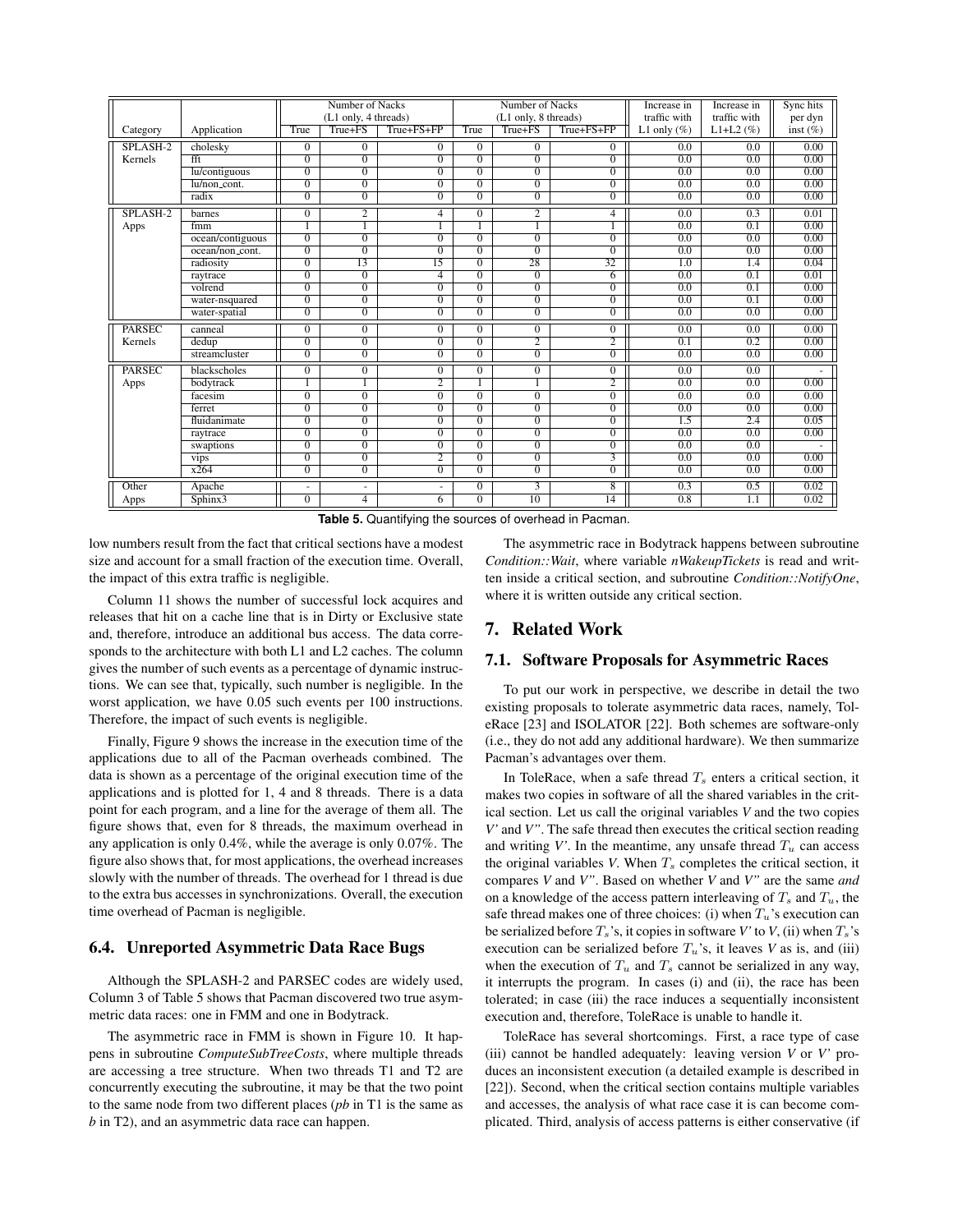

**Figure 9.** Execution time overhead of Pacman.

static) or slow (if dynamic). Finally, comparisons and copies are slow and race-prone.

ISOLATOR [22] takes a different approach. When a safe thread  $T<sub>s</sub>$  enters a critical section, it makes a copy in software of the pages that contain the shared variables that will be accessed in the critical section (*Shadow Pages*). Then, it changes the protection bits of the original pages to make them inaccessible.  $T_s$  operates on the shadow pages. If an unsafe thread  $T_u$  accesses the original pages, it gets an exception and gets de-scheduled. When  $T<sub>s</sub>$  leaves the critical section, it copies the shadow pages back to the original pages and unprotects the latter.

ISOLATOR has the advantage of always producing consistent executions. In addition, thanks to an optimization, the number of page copies can be reduced. However, it has several shortcomings. The first one is the substantial compiler and operating system (OS) support (or code re-writing by the user) required to place variables in the correct pages and adapt to changing access patternsin the program. To apply ISOLATOR to PARSEC, we would have to rewrite the code and change the variable allocation significantly.

A second shortcoming is that, if such rewriting is not provided, ISOLATOR will often need to copy large amounts of data at critical section entries and exits. For example, such data copying is the main reason why ISOLATOR reports up to 8x overhead for the microbenchmarks in [22]. Finally, ISOLATOR is prone to deadlocks and livelocks due to false sharing at page level — e.g., assume that unsafe thread  $T_u$  gets de-scheduled and then  $T_s$  attempts to access a variable in a page that  $T_u$  has protected. Moreover, the timeoutbased mechanism that is used to detect such deadlocks is very slow.

Overall, neither ToleRace nor ISOLATOR provides the desired solution to handle asymmetric races.

#### **7.1.1. Summary of Pacman's Advantages**

Pacman addresses limitations of these schemes. First, Pacman has negligible execution overhead and can be used in production runs because it (1) does not perform any data copying (unlike ISO-LATOR and ToleRace) and (2) minimizes the stall time of unsafe threads by accurately identifying the addresses where safe and unsafe threads conflict. This last property results from detecting conflicts dynamically in hardware, while the other schemes use conservative, static software analysis to predict conflicts (or slow, dynamic software analysis). Second, Pacman does not need any support from compiler or (in the baseline design without virtualization) OS, or source code modifications (although it may change the code inside synchronization macros). This is in contrast to the other schemes, which rely on the compiler (to identify shared accesses inside critical sections, perform code transformations, or associate variables with locks), OS (to store variables protected by a given lock in the same page), and source code modifications. Finally, Pacman is not



**Figure 10.** Race discovered in FMM.

prone to wasting time on deadlocks like ISOLATOR (due to the latter's page-level false sharing and slow timeout mechanism) and cannot create inconsistent executions like ToleRace.

Pacman can potentially break the atomicity of a critical section in some rare cases. These cases may occur when Pacman breaks a deadlock (Section 3.4.3) and when a thread migrates while it is executing a critical section (Section 5.2). The cases in the second group are Pacman's false negatives.

#### **7.2. Other Related Work**

Pacman is related to Transactional Memory (TM) [10] in that it presents a concept analogous to strong atomicity [3] between a transaction and a non-transactional access. However, Pacman operates on lock-based code. Moreover, compared to HTM, Pacman does not need speculation, rollback, timestamp support, or version management. Even to detect inter-thread conflicts, Pacman cannot leverage HTM's tagging of cache lines: since Pacman is nonspeculative, data can overflow into memory. Hence, Pacman needs to keep a SigTable in memory. Compared to STM, Pacman does not need to analyze the code.

Pacman is also related to hardware-based mechanisms for finegrain memory protection, such as UFO [1] and iWatcher [33]. In UFO, each memory line has some bits that specify protection information. Such bits travel with the line to caches. It is possible to support Pacman-like functionality with UFO. However, UFO is substantially more intrusive, as it requires maintaining these distributed bits and building exception handlers for them. iWatcher is similar although it targets uniprocessors.

Pacman is also related to the many software or hardware schemes that detect and avoid atomicity violations, such as AVIO [11], AtomAid [12], AtomTracker [15], or LifeTx [31]. While Pacman focuses on avoiding races rather than atomicity violations, its hardware is effectively being used to keep atomicity, albeit for only user-defined critical sections. As a result of the latter, Pacman needs no training runs. Finally, there are some software-only schemes to tolerate races and bugs, such as Rx [21] or Frost [28]. Such techniques, while effective, have substantially higher overheads. We find Pacman to have negligible overhead.

## **8. Conclusions**

This paper proposed Pacman, the first scheme designed to tolerate asymmetric data races in production runs with negligible execution overhead. Pacman leverages cache coherence hardware to temporarily protect the variables that a thread accesses in a critical section. Unlike the previous, software-based schemes, Pacman induces negligible slowdown, needs no compiler or (in the baseline design) OS support, and requires no application source code